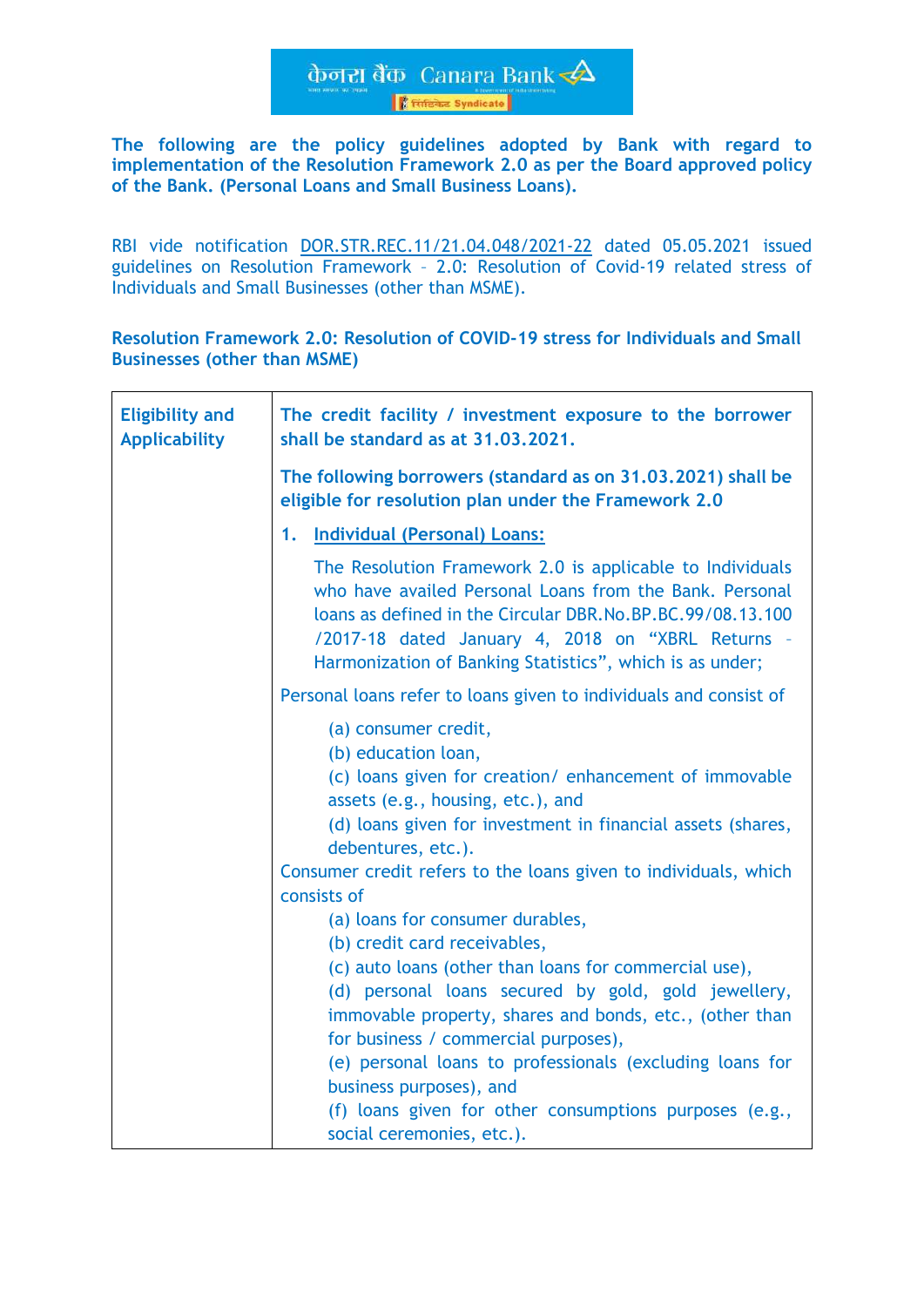|                                                                                    | The Resolution Framework 2.0 is not applicable to loans<br>against fixed deposits (including FCNR(B) and credit facilities<br>sanctioned by the Bank to its own staff / personnel.                                                                                                                                                                                                                                                      |
|------------------------------------------------------------------------------------|-----------------------------------------------------------------------------------------------------------------------------------------------------------------------------------------------------------------------------------------------------------------------------------------------------------------------------------------------------------------------------------------------------------------------------------------|
|                                                                                    | <b>Individual Loans for business purposes:</b><br>2.                                                                                                                                                                                                                                                                                                                                                                                    |
|                                                                                    | Individuals who have availed of loans and advances for<br>business purposes and to whom the lending institutions<br>have aggregate exposure of not more than Rs.25 crore as on<br>March 31, 2021.                                                                                                                                                                                                                                       |
|                                                                                    | Borrower havingloan limits of Rs.5 Crore and above should<br>submit a Certificate from CharteredAccountant duly<br>certifying the exposure of the borrower from all lending<br>The certificate<br>institutions.<br>shall contain<br><b>Unique</b><br>DocumentIdentification Number (UDIN). Branches shall<br>verify the authenticity of such certificateby logging on UDIN<br>Portal and verify the UDI Number availablein certificate. |
|                                                                                    | <b>Small Business Loans:</b><br>3.                                                                                                                                                                                                                                                                                                                                                                                                      |
|                                                                                    | Small businesses, including those engaged in retail and<br>wholesale trade, other than those classified as Micro, Small<br>and Medium enterprises as on March 31, 2021, and to whom<br>the lending institutionshave aggregate exposure of not<br>more than Rs.25 Crore as on March 31, 2021.                                                                                                                                            |
|                                                                                    | Borrower havingloan limits of Rs.5 Crore and above should<br>submit a Certificate from CharteredAccountant duly<br>certifying the exposure of the borrower from all lending<br><b>The</b><br>certificate<br>institutions.<br>shall<br><b>Unique</b><br>contain<br>DocumentIdentification Number (UDIN).                                                                                                                                 |
|                                                                                    | Loans to allied activities, viz., dairy, fishery, animal<br>husbandry, poultry, bee-keeping, sericulture and loans<br>given to farmer households. (as per Sl No 2 of RBI FAQ on<br>Resolution Framework dated 12.12.2020)                                                                                                                                                                                                               |
|                                                                                    | The eligible borrowers for resolution under this framework are<br>those which having stress on account of Covid19 and were<br>classified as standard, as at 31.03.2021.                                                                                                                                                                                                                                                                 |
| <b>Exposure not</b><br>eligible under<br><b>Resolution</b><br><b>Framework 2.0</b> | MSME borrowers (MSME borrowers up to Rs 25.00 Crores are<br>i.<br>covered under Resolution Framework 2.0 issued by RBIO<br>vide notification DOR.STR.REC.12/21.04.048/2021-22 dated<br>$05.05.2021$ .                                                                                                                                                                                                                                   |
|                                                                                    | All the farm credit exposures of all lending institutions,<br>ii.<br>including NBFCs, of the nature listed in Paragraph 6.1<br>of Master Direction of RBI FIDD.CO.Plan.1/04.09.01/2016-<br>17 dated July 7, 2016 (as updated).                                                                                                                                                                                                          |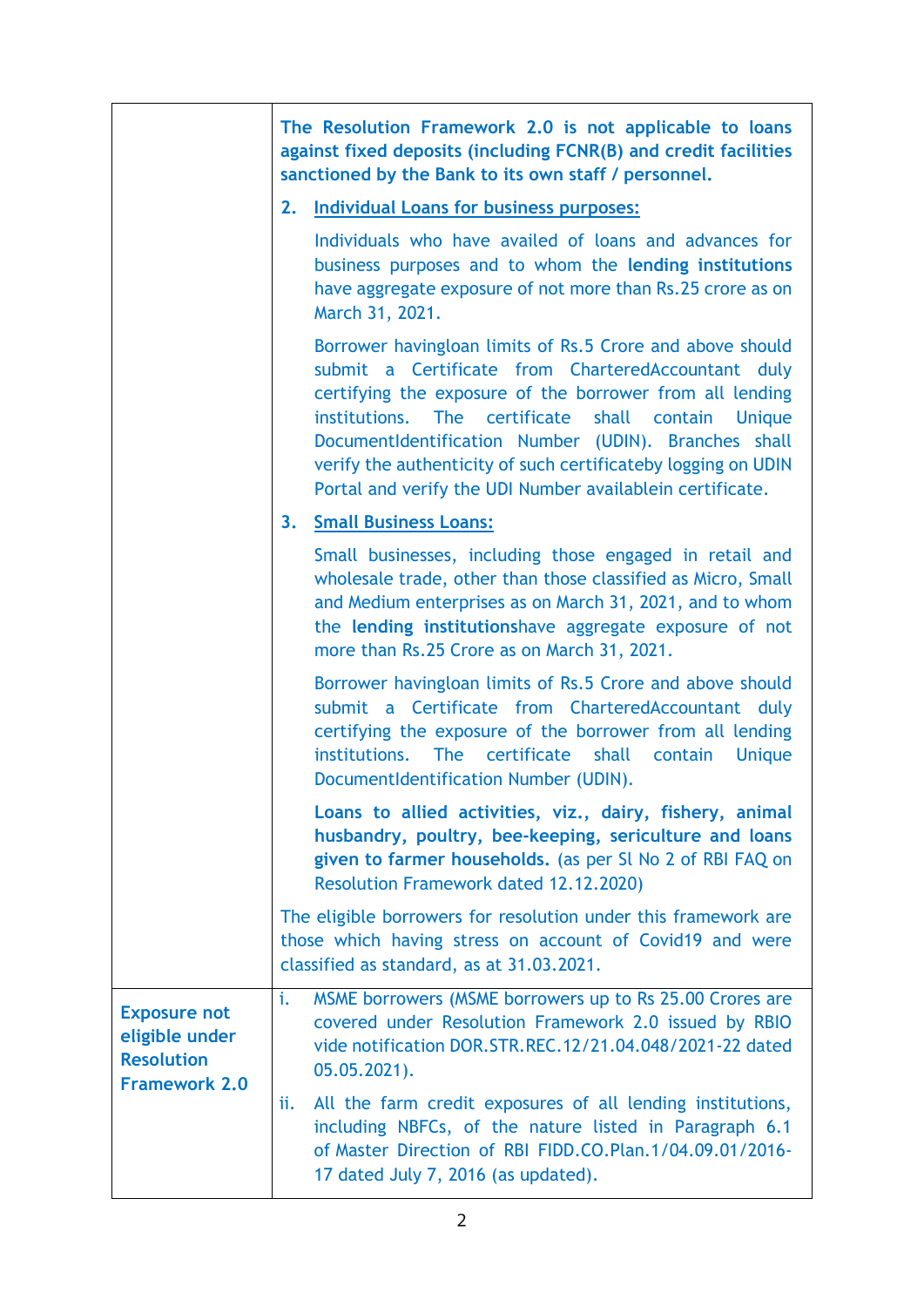|                                                | However, loans to allied activities, viz., dairy, fishery,<br>animal husbandry, poultry, bee-keeping, sericulture and<br>loans given to farmer households are eligible under the<br>Framework.                                                                     |
|------------------------------------------------|--------------------------------------------------------------------------------------------------------------------------------------------------------------------------------------------------------------------------------------------------------------------|
|                                                | iii. Loans to Primary Agricultural Credit Societies (PACS),<br>Farmers' Service Societies (FSS) and Large-sized Adivasi<br>Multi- Purpose Societies (LAMPS) for on-lending to<br>agriculture.                                                                      |
|                                                | iv. Exposures of Banks to financial service providers.                                                                                                                                                                                                             |
|                                                | <b>Exposures of Banks to Central and State Governments; Local</b><br>V.<br>Government bodies (eg. Municipal Corporations); and, body<br>corporates established by an Act of Parliament or State<br>Legislature.                                                    |
|                                                | Further, the following accounts are also not eligible for<br><b>Resolution under this framework</b>                                                                                                                                                                |
|                                                | Borrowers who have availed any resolution in terms of the<br><b>Resolution Framework 1.0</b>                                                                                                                                                                       |
|                                                | vi. However, extension of moratorium, residual tenor and re<br>assessment of Working Capital cycle can be permitted under<br>this Framework.                                                                                                                       |
|                                                |                                                                                                                                                                                                                                                                    |
|                                                | vii. Accounts which are not standard as at 31.03.2021                                                                                                                                                                                                              |
| <b>Identification</b>                          | 1. Individual (Personal) Loans:                                                                                                                                                                                                                                    |
| of Stress                                      | In case of personal loans, identification of stress shall be<br>based on the self-declaration (submitted by the borrower.                                                                                                                                          |
|                                                | 2. Individual Loans for Business Purposes and Small Business<br><b>Loans other than MSME (irrespective of constitution):</b>                                                                                                                                       |
|                                                | The due diligence/ the process for identification of stress<br>shall be followed by branches to establish the necessity of<br>implementing a resolution plan in respect of Individual Loans<br>to business purposes and small business loans (other than<br>MSME). |
| <b>Invocation of</b><br><b>Resolution Plan</b> | Resolution under this framework shall be provided only to the<br>borrowers having stress on account of Covid-19.                                                                                                                                                   |
|                                                | Resolution under the Framework shall be invoked not later than<br>30.09.2021 and resolution Plan shall be finalized<br>and<br>implemented within 90 days from the date of invocation of the<br>resolution process.                                                 |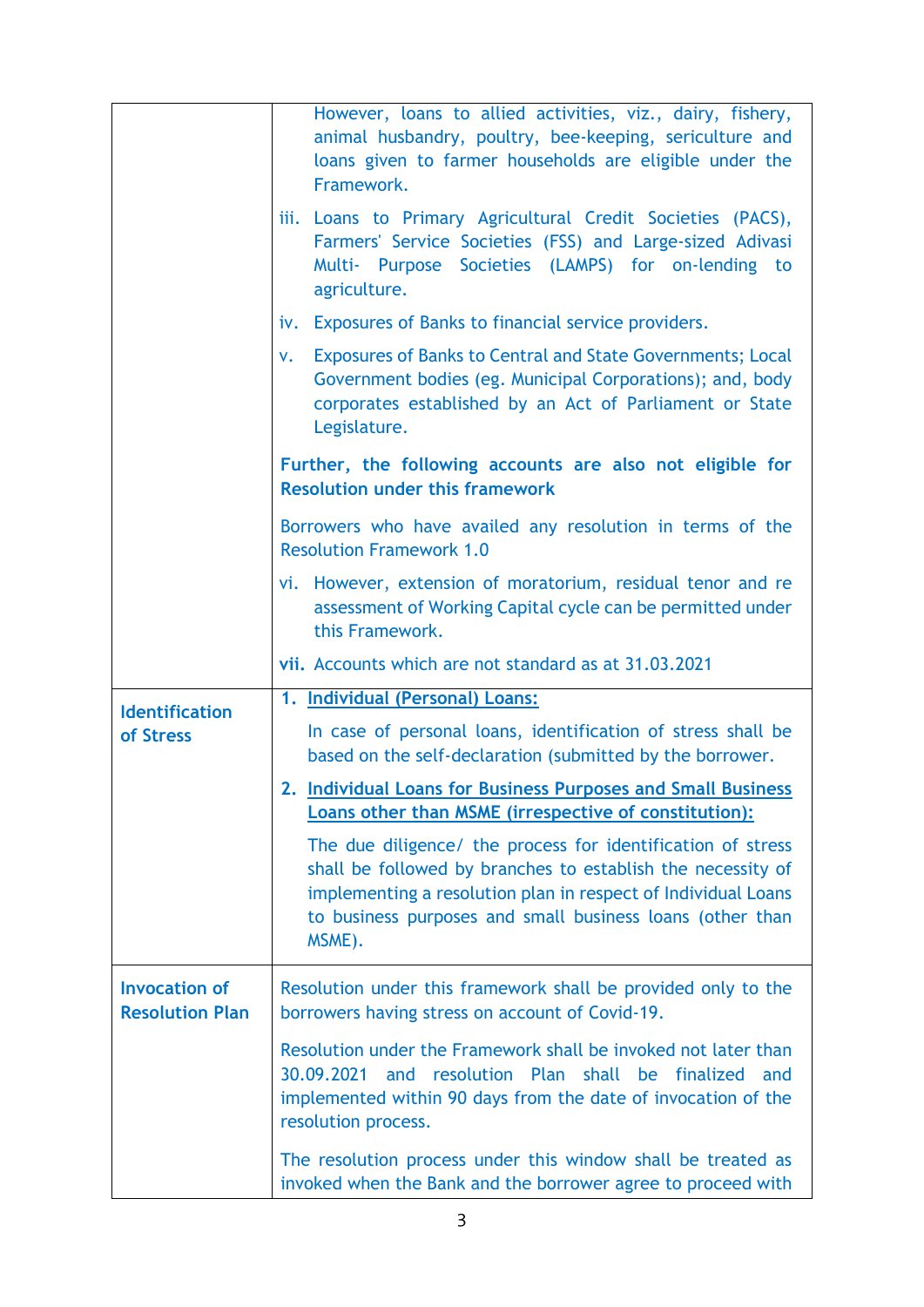|                                              | the efforts towards finalising a resolution plan to be<br>implemented.                                                                                                                                                                                                                                                                                                            |
|----------------------------------------------|-----------------------------------------------------------------------------------------------------------------------------------------------------------------------------------------------------------------------------------------------------------------------------------------------------------------------------------------------------------------------------------|
|                                              | In respect of applications received from the borrowers for<br>invoking resolution process under this window, the assessment<br>of eligibility for resolution as per the guidelines of the<br>Frameworkshall be completed, and the decision on the<br>application shall be communicated in writing to the applicant by<br>the Bank within 30 days of receipt of such applications. |
|                                              | The date of such communication by the Bank to the borrower<br>agreeing to the Resolution Plan shall be treated as the date of<br>invocation.                                                                                                                                                                                                                                      |
|                                              | The Bank can take decision to invoke the resolution process<br>under this window independent of invocation decisions taken by<br>other lending institutions, if any, having exposure to the same<br>borrower.                                                                                                                                                                     |
| <b>Conditions of</b><br>implementation       | The resolution plan shall be deemed to be implemented only if<br>all of the following conditions are met:                                                                                                                                                                                                                                                                         |
| of Resolution<br>Plan                        | All related documentation, including execution of<br>a.<br>necessary agreements between Bank and borrower are<br>completed and collaterals provided, if any, are completed<br>by the lenders concerned in consonance with the resolution<br>plan being implemented;                                                                                                               |
|                                              | The changes in the terms of conditions of the loans get duly<br>b.<br>reflected in the books of the Bank; and,                                                                                                                                                                                                                                                                    |
|                                              | Borrower is not in default with the Bank as per the revised<br>$\mathsf{C}$ .<br>terms.                                                                                                                                                                                                                                                                                           |
|                                              | 1. Individual (Personal) Loans:                                                                                                                                                                                                                                                                                                                                                   |
| <b>Features of</b><br><b>Resolution Plan</b> | The resolution plans consists of the following:                                                                                                                                                                                                                                                                                                                                   |
| 2.0                                          | <b>Rescheduling</b><br>of instalments/EMIs<br>payments<br>οf<br>$\bullet$<br>loans. Conversion of any interest accrued, or to be<br>accrued, into another credit facility, or, granting of<br>moratorium, based on an assessment of incomestreams<br>of the borrower, subject to a maximum of two years from<br>the date of implementation of resolution plan.                    |
|                                              | In case additional facility (by conversion of any interest<br>$\bullet$<br>accrued, or to be accrued, into another credit facility)<br>permitted as per resolution plan, then additional interest<br>shall be charged for such additional facilities as under:                                                                                                                    |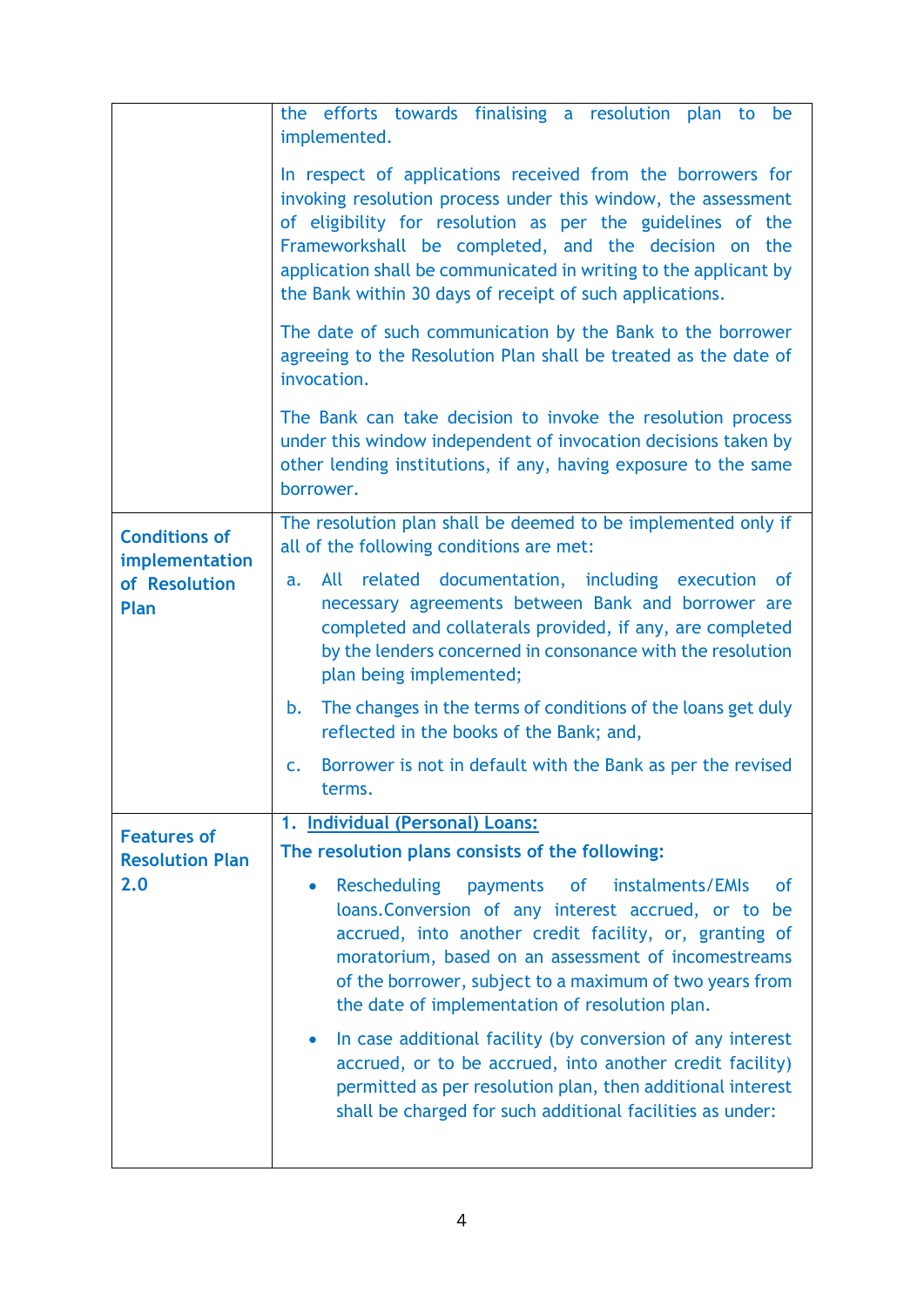| interest<br><b>Housing Loan and Vehicle</b><br><b>NIL</b><br>Loan<br>0.50%<br>Other personal loans<br>The moratorium period, if granted, shall come into force<br>$\bullet$<br>immediately upon implementation of the resolution plan.<br>The extension of the residual tenor of the loan facilities<br>$\bullet$<br>may also be granted with/without moratorium. In such<br>cases, the overall cap on extension of residual tenor<br>inclusive of moratorium period shall be maximum of two<br>years.<br>Under any Personal loan schemes of the Bank, if the total<br>$\bullet$<br>period of repayment or maximum age of the borrowers<br>etc is getting breached due to Covid-19 moratorium<br>already permitted under the existing RBI guidelines and<br>/ or reschedulement or moratorium now permitted under<br>Resolution plan, the same will not be treated as breach<br>of scheme guidelines. Respective sanctioning authorities<br>permitting Resolution Plan under these guidelines can |
|---------------------------------------------------------------------------------------------------------------------------------------------------------------------------------------------------------------------------------------------------------------------------------------------------------------------------------------------------------------------------------------------------------------------------------------------------------------------------------------------------------------------------------------------------------------------------------------------------------------------------------------------------------------------------------------------------------------------------------------------------------------------------------------------------------------------------------------------------------------------------------------------------------------------------------------------------------------------------------------------------|
|                                                                                                                                                                                                                                                                                                                                                                                                                                                                                                                                                                                                                                                                                                                                                                                                                                                                                                                                                                                                   |
|                                                                                                                                                                                                                                                                                                                                                                                                                                                                                                                                                                                                                                                                                                                                                                                                                                                                                                                                                                                                   |
|                                                                                                                                                                                                                                                                                                                                                                                                                                                                                                                                                                                                                                                                                                                                                                                                                                                                                                                                                                                                   |
|                                                                                                                                                                                                                                                                                                                                                                                                                                                                                                                                                                                                                                                                                                                                                                                                                                                                                                                                                                                                   |
|                                                                                                                                                                                                                                                                                                                                                                                                                                                                                                                                                                                                                                                                                                                                                                                                                                                                                                                                                                                                   |
|                                                                                                                                                                                                                                                                                                                                                                                                                                                                                                                                                                                                                                                                                                                                                                                                                                                                                                                                                                                                   |
|                                                                                                                                                                                                                                                                                                                                                                                                                                                                                                                                                                                                                                                                                                                                                                                                                                                                                                                                                                                                   |
| permit the same.                                                                                                                                                                                                                                                                                                                                                                                                                                                                                                                                                                                                                                                                                                                                                                                                                                                                                                                                                                                  |
| 2. Individual Loans for Business Purposes and Small Business<br>Loans other than MSME (irrespective of constitution):                                                                                                                                                                                                                                                                                                                                                                                                                                                                                                                                                                                                                                                                                                                                                                                                                                                                             |
| The following scenarios shall be followed                                                                                                                                                                                                                                                                                                                                                                                                                                                                                                                                                                                                                                                                                                                                                                                                                                                                                                                                                         |
|                                                                                                                                                                                                                                                                                                                                                                                                                                                                                                                                                                                                                                                                                                                                                                                                                                                                                                                                                                                                   |
| a) Borrowers enjoying only Term Loan:                                                                                                                                                                                                                                                                                                                                                                                                                                                                                                                                                                                                                                                                                                                                                                                                                                                                                                                                                             |
| Bank may allow extension of the residual tenor of the loan,<br>with or without moratorium, by a period not more than<br>two years. The moratorium period, if granted, shall come<br>into force immediately upon implementation of the<br>resolution plan under this framework.<br>The extension of the residual tenor of the loan facilities<br>$\bullet$<br>may also be granted to borrowers, with or without<br>payment moratorium. The overall cap on extension of<br>residual tenor, inclusive of moratorium period if any<br>permitted, shall bemaximum of two years.<br>Bank may also exercise option to reschedule repayment of<br>$\bullet$<br>Principal/Interest. With all the steps, repayment period<br>can be extended upto a maximum of 2 years only.<br>Fresh repayment schedule to be generated in case of all<br>$\bullet$<br>Term Loans where Resolution Plan is implemented under<br>this framework.                                                                            |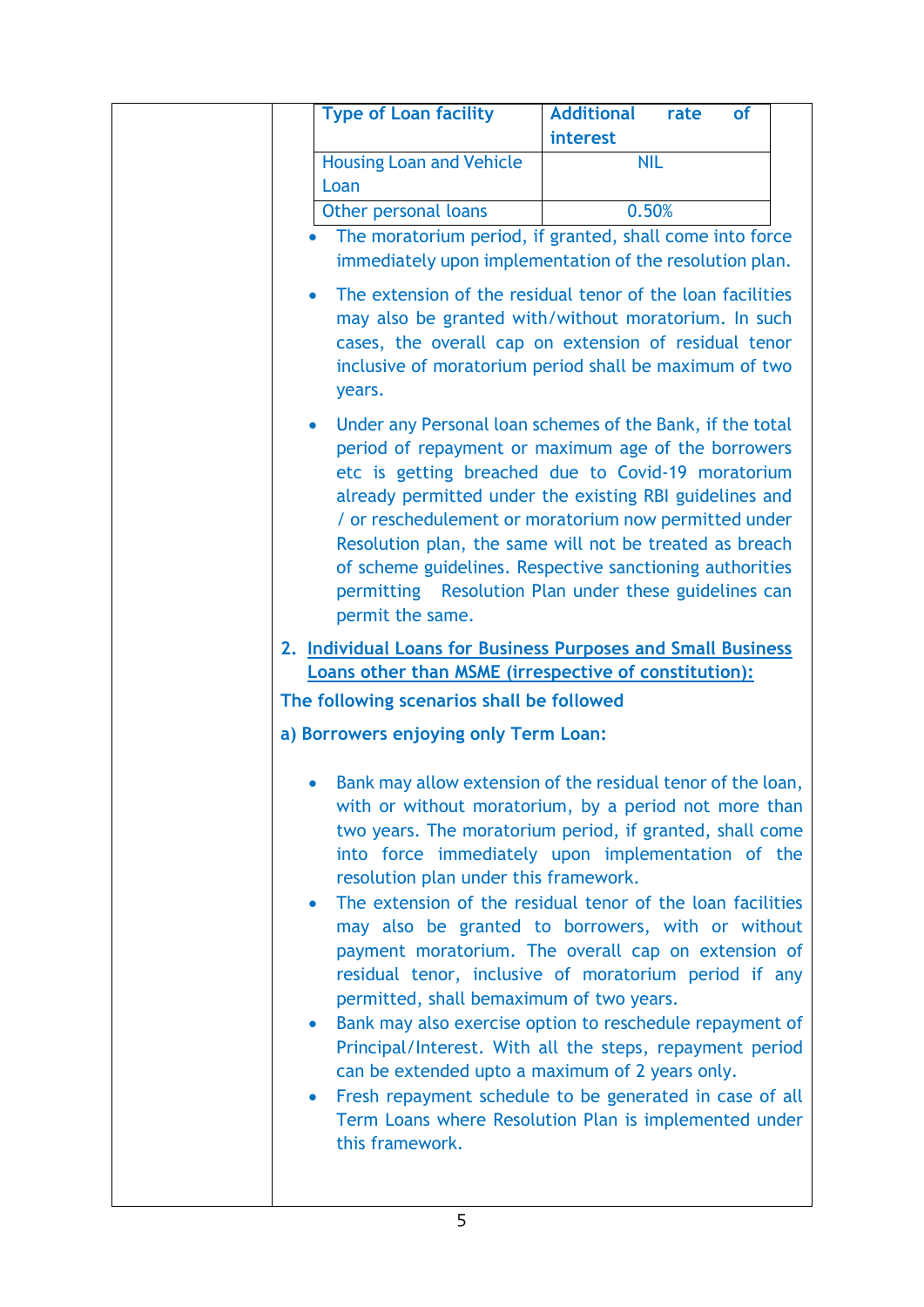| b) Borrower enjoying only Working capital limits:                                                                                                                                                                                                                                                                                                                                                                                                                                                                                                                                                                                                                                                                                                                                                          |
|------------------------------------------------------------------------------------------------------------------------------------------------------------------------------------------------------------------------------------------------------------------------------------------------------------------------------------------------------------------------------------------------------------------------------------------------------------------------------------------------------------------------------------------------------------------------------------------------------------------------------------------------------------------------------------------------------------------------------------------------------------------------------------------------------------|
| In case conversion of any interest accrued, or to be<br>accrued, in to another credit facility is permitted as per<br>Resolution Plan, then additional interest of 1.00% p.a. shall<br>be charged for such additional / conversion / new<br>facilities. This additional ROI will be benchmarked to the<br>prevailing ROI in respective account.<br>Unpaid Interest upto invocation date, and interest accrued<br>$\bullet$<br>beyond RP invocation date/Future interest to be accrued<br>on additional finance/deficit finance, for a maximum<br>period of 6 months, may be converted into FITLs<br>Moratorium of maximum 6 months may be factored for<br>repayment of monthly installments of such FITLs However,<br>monthly interest on such FITLs to be paid/recovered, as<br>and when debited.         |
| Such FITLsto be repayable within a maximum period of 2<br>years, including moratorium period permitted, if any.                                                                                                                                                                                                                                                                                                                                                                                                                                                                                                                                                                                                                                                                                            |
| FITLswill carry additional ROI @1% per annum over and<br>above the prevailing/sanctioned ROI for the underlying<br>facilities.                                                                                                                                                                                                                                                                                                                                                                                                                                                                                                                                                                                                                                                                             |
| <b>Revision in Working Capital Sanctions:</b>                                                                                                                                                                                                                                                                                                                                                                                                                                                                                                                                                                                                                                                                                                                                                              |
| In respect of fund based working capital facilities,<br>$\bullet$<br>reduction in margin of stock & Book debts can be<br>permitted. However, the ultimate margin in respect of<br>stock should not go below 10% and in respect of book<br>debts, it should not go below 15% in any case.<br>Government<br><b>Receivables</b><br>(State/Central/Govt<br>Depts./PSUs) upto 270 days (in exceptional cases, upto 300<br>days) may be treated as Current Assets and also may be<br>reckoned for arriving the eligible Drawing Power.<br>Such working capital margins shall be restored to the<br>original levels by March 31, 2022<br>Any Irregular portion in the existing facilities may be<br>converted into WCTL which shall be repayable in maximum<br>period of 2 years from the date of implementation. |
| Borrowers enjoying both Term Loan as well as Working Capital<br>facilities:                                                                                                                                                                                                                                                                                                                                                                                                                                                                                                                                                                                                                                                                                                                                |
| The respective guidelines applicable to Term Loan and Working<br>Capital, as detailed above, will be applicable.                                                                                                                                                                                                                                                                                                                                                                                                                                                                                                                                                                                                                                                                                           |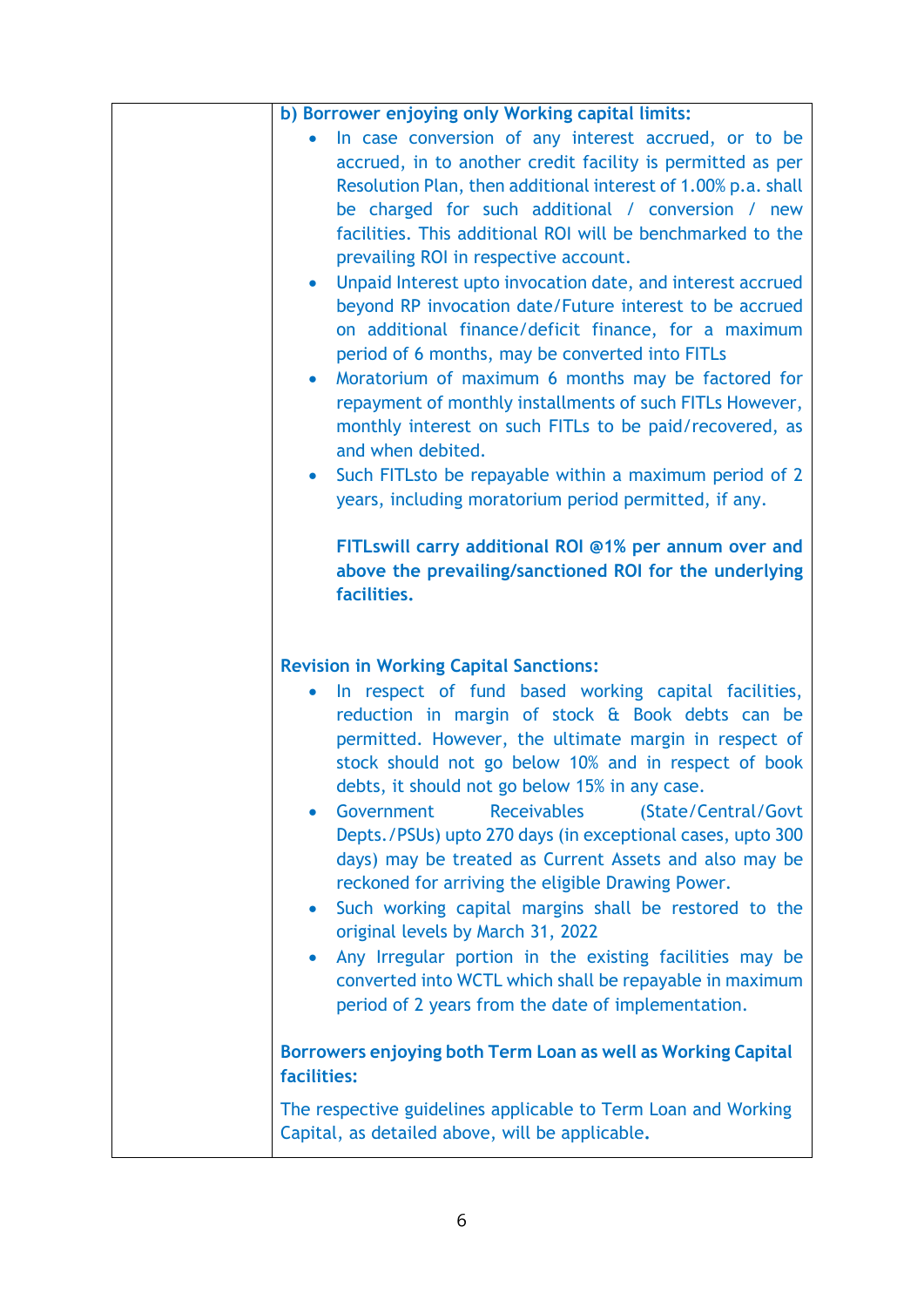|                                                                                                                                                | Compromise settlements are not covered under this<br>Framework.                                                                                                                                                                                                                                                                                                                                                                                                                                                                                                                                                                                                                                                                                            |
|------------------------------------------------------------------------------------------------------------------------------------------------|------------------------------------------------------------------------------------------------------------------------------------------------------------------------------------------------------------------------------------------------------------------------------------------------------------------------------------------------------------------------------------------------------------------------------------------------------------------------------------------------------------------------------------------------------------------------------------------------------------------------------------------------------------------------------------------------------------------------------------------------------------|
|                                                                                                                                                | Resolution plan implemented should be viable and backed by<br>future income/ cash flow of the borrower. Bank shall peruse<br>& satisfy about viability of the Resolution Plan.                                                                                                                                                                                                                                                                                                                                                                                                                                                                                                                                                                             |
|                                                                                                                                                | <b>Conversion of debt to equity:</b>                                                                                                                                                                                                                                                                                                                                                                                                                                                                                                                                                                                                                                                                                                                       |
|                                                                                                                                                | The resolution plan may also provide for conversion of a<br>portion of the debt into equity or other marketable, non-<br>convertible debt securities issued by the borrower,<br>wherever applicable as per the extant guidelines of the<br>Bank.                                                                                                                                                                                                                                                                                                                                                                                                                                                                                                           |
| <b>Additional</b><br><b>Financing</b><br>(Working<br>Capital)                                                                                  | Bank may consider need based additional WC funding in<br>$\bullet$<br>the form of OCC/ODBD/WCDL between the date of<br>Invocation and Implementation.<br>The additional finance requirements may be assessed<br>$\bullet$<br>based on cash budget system/MPBF system, as the case<br>may be.<br>In case additional facility including conversion of any<br>$\bullet$<br>interest accrued, or to be accrued, in to another credit<br>facility is permitted as per Resolution Plan, then additional<br>interest of 1.00% p.a. shall be charged for such additional<br>/ conversion / new facilities. This additional ROI will be<br>benchmarked to the prevailing ROI in respective account.<br>Additional finance in the form of OCC/ODBD/WCDL shall be co- |
|                                                                                                                                                | terminus with the tenability of the regular/sanctioned working<br>capital facilities. This additional finance will also be subject to<br>review/renewal as per extant guidelines.                                                                                                                                                                                                                                                                                                                                                                                                                                                                                                                                                                          |
| <b>Extension</b><br><b>of</b><br>moratorium<br>residual<br>and<br>tenor of loans<br>where<br><b>Resolution</b><br>Framework 1.0<br>implemented | In case of borrowers where resolution plan had been<br>$\bullet$<br>implemented in terms of the Resolution Framework - 1.0,<br>and where the resolution plan had availed no moratorium<br>or moratorium of less than two years and / or extension of<br>residual tenor by a period of less than two years, it is now<br>permitted to modify the moratorium and extension of<br>residual tenor upto a period of two years only. The overall<br>caps on moratorium and / or extension of residual tenor<br>granted under Resolution Framework - 1.0 and this<br>framework combined, shall be maximum of two years.<br>However, the same can be permitted to accounts which<br>$\bullet$<br>are fulfilling the criteria under Resolution Framework 2.0.       |
|                                                                                                                                                | guidelinesregarding<br><b>The</b><br>eligibility,<br>invocation<br>and<br>implementation shall be applicable.                                                                                                                                                                                                                                                                                                                                                                                                                                                                                                                                                                                                                                              |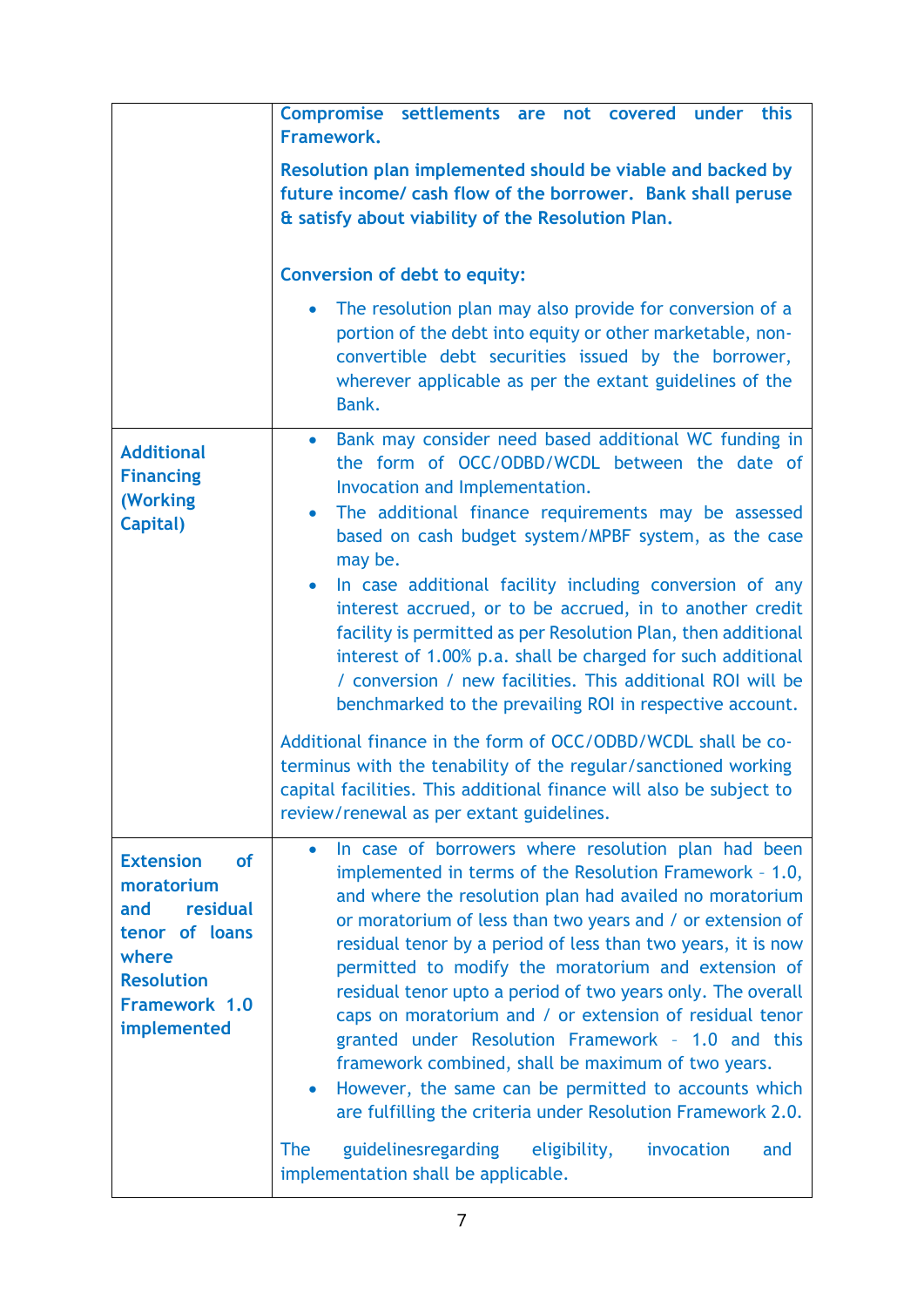| <b>Working capital</b><br>for<br>support<br>small<br><b>businesses</b><br>where<br>resolution plans<br>were<br>implemented<br>previously<br><b>Viability of</b><br><b>Resolution Plan</b> | In case of Individuals who have availed credit facilities for<br>business purposes and Small businesses including those<br>engaged in retail and wholesale trade, other than those<br>classified as MSME where resolution plans had been<br>implemented in terms of the Resolution Framework - 1.0,<br>it is now permitted, as a one-time measure, to review the<br>working capital sanctioned limits and / or drawing power<br>based on a reassessment of the working capital cycle,<br>reduction of margins, etc. without the same being treated<br>as restructuring. The decision with regard to above shall<br>be taken by September 30, 2021, with the margins and<br>working capital limits being restored to the levels as per<br>resolution plan implemented under Resolution<br>the<br>Framework - 1.0, by March 31, 2022.<br>Viability of the Resolution Plan shall be established as under in<br>case of individual loans for business purposes and Small<br><b>business loans:</b> |
|-------------------------------------------------------------------------------------------------------------------------------------------------------------------------------------------|------------------------------------------------------------------------------------------------------------------------------------------------------------------------------------------------------------------------------------------------------------------------------------------------------------------------------------------------------------------------------------------------------------------------------------------------------------------------------------------------------------------------------------------------------------------------------------------------------------------------------------------------------------------------------------------------------------------------------------------------------------------------------------------------------------------------------------------------------------------------------------------------------------------------------------------------------------------------------------------------|
|                                                                                                                                                                                           | Exposure upto Rs.10 lakhs in case of individual loans for<br>business purposes and Small business loans:                                                                                                                                                                                                                                                                                                                                                                                                                                                                                                                                                                                                                                                                                                                                                                                                                                                                                       |
|                                                                                                                                                                                           | Branch will establish the viability and permit the restructuring<br>using the application and process note based on viability.                                                                                                                                                                                                                                                                                                                                                                                                                                                                                                                                                                                                                                                                                                                                                                                                                                                                 |
|                                                                                                                                                                                           | Exposure above Rs.10 Lakhs upto Rs.5 Crore in case of<br>individual loans for business purposes and Small business<br>loans:                                                                                                                                                                                                                                                                                                                                                                                                                                                                                                                                                                                                                                                                                                                                                                                                                                                                   |
|                                                                                                                                                                                           | The viability study shall be based on report given by the<br>practicing Chartered Accountants along with UDIN, experienced<br>in conducting such viability studies or through PAC/ PAG/<br><b>Technical Field Officers of our Bank.</b>                                                                                                                                                                                                                                                                                                                                                                                                                                                                                                                                                                                                                                                                                                                                                        |
|                                                                                                                                                                                           | Exposure above Rs 5.00 Croresin case of individual loans for<br>business purposes and Small business loans:                                                                                                                                                                                                                                                                                                                                                                                                                                                                                                                                                                                                                                                                                                                                                                                                                                                                                    |
|                                                                                                                                                                                           | In case of the Resolution Framework falling up to the delegated<br>powers of Circle Office, the Viability study shall be conducted<br>by the Project Appraisal Cell of Circle office.                                                                                                                                                                                                                                                                                                                                                                                                                                                                                                                                                                                                                                                                                                                                                                                                          |
|                                                                                                                                                                                           | In case of the Resolution Framework falling under the delegated<br>powers Head Office, the viability study shall be conducted by<br>Project Appraisal Group, H.O.                                                                                                                                                                                                                                                                                                                                                                                                                                                                                                                                                                                                                                                                                                                                                                                                                              |
| <b>Rate of Interest</b>                                                                                                                                                                   | 1. Personal Loans:                                                                                                                                                                                                                                                                                                                                                                                                                                                                                                                                                                                                                                                                                                                                                                                                                                                                                                                                                                             |
|                                                                                                                                                                                           | Existing ROI will continue.                                                                                                                                                                                                                                                                                                                                                                                                                                                                                                                                                                                                                                                                                                                                                                                                                                                                                                                                                                    |
|                                                                                                                                                                                           | In case additional facility (by conversion of any interest accrued,<br>or to be accrued, into another credit facility) permitted as per                                                                                                                                                                                                                                                                                                                                                                                                                                                                                                                                                                                                                                                                                                                                                                                                                                                        |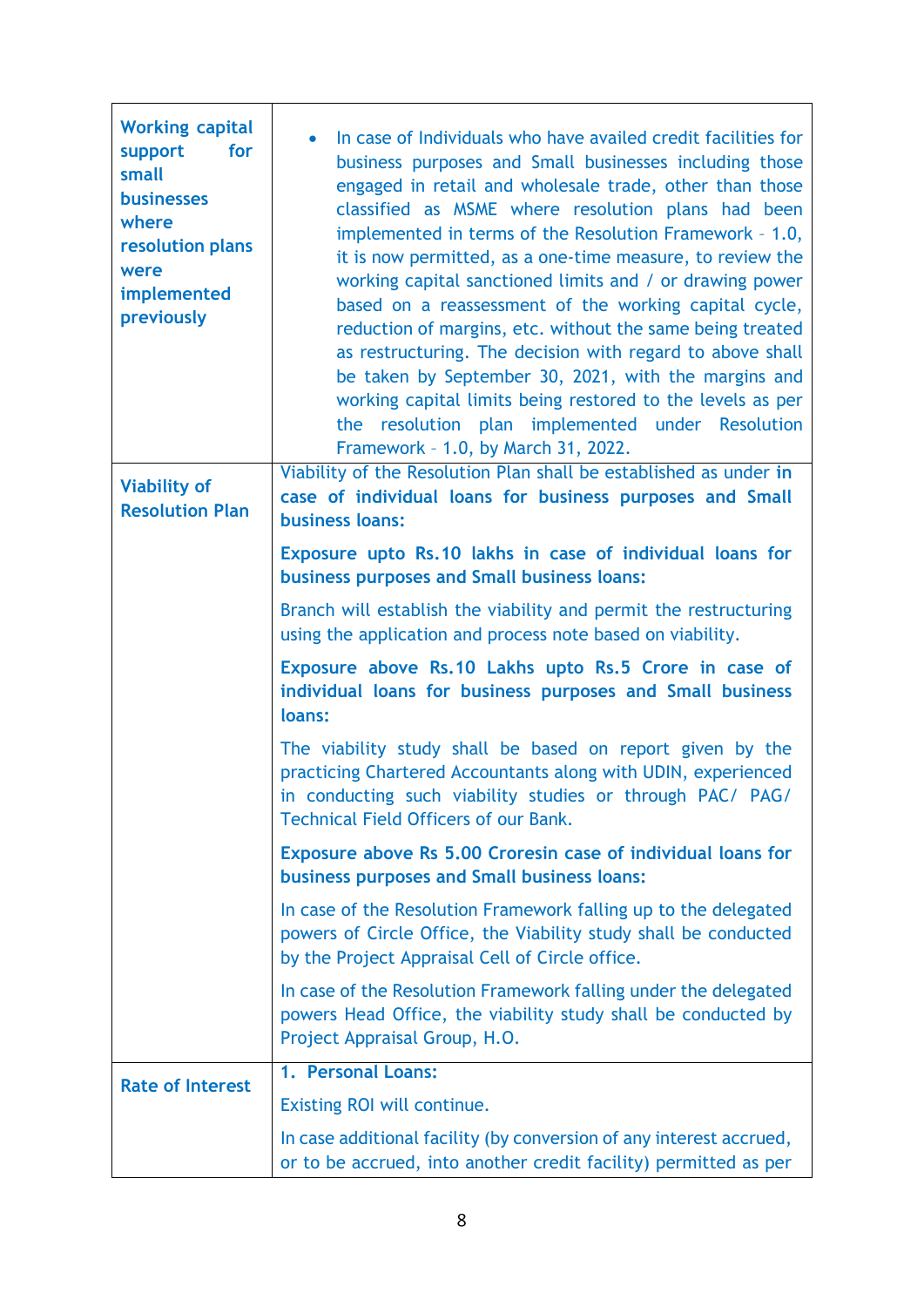|                                     | such additional facilities as under:                    | resolution plan, then additional interest shall be charged for                                                                                                                                                                                                                                                                                     |
|-------------------------------------|---------------------------------------------------------|----------------------------------------------------------------------------------------------------------------------------------------------------------------------------------------------------------------------------------------------------------------------------------------------------------------------------------------------------|
|                                     | <b>Type of Loan facility</b>                            | <b>Additional</b><br><b>of</b><br>rate<br>interest                                                                                                                                                                                                                                                                                                 |
|                                     | <b>Housing Loan and Vehicle</b><br>Loan                 | <b>NIL</b>                                                                                                                                                                                                                                                                                                                                         |
|                                     | Other personal loans                                    | 0.50%                                                                                                                                                                                                                                                                                                                                              |
|                                     | <b>Loans:</b>                                           | 2. Individual Loans to Business purposes and Small Business                                                                                                                                                                                                                                                                                        |
|                                     | Existing ROI will continue.                             |                                                                                                                                                                                                                                                                                                                                                    |
|                                     |                                                         | However, in case conversion of any interest accrued, or to be<br>accrued, in to another credit facility permitted as per Resolution<br>Plan, then additional interest of 1.00% p.a. shall be charged for<br>such additional / conversion / new facilities. This additional ROI<br>will be benchmarked to the prevailing ROI in respective account. |
| <b>Processing</b><br><b>Charges</b> | 1. Personal Loans:                                      | 0.1% of the outstanding loan amount eligible for resolution<br>subject to minimum Rs. 1000/- and Maximum Rs. 10000/-.                                                                                                                                                                                                                              |
|                                     | guidelines.                                             | All other applicable charges to be collected as per extant                                                                                                                                                                                                                                                                                         |
|                                     | Loans:<br>The following charges shall be collected.     | 2. Individual Loans to Business purposes and Small Business                                                                                                                                                                                                                                                                                        |
|                                     | a. Processing Charges                                   |                                                                                                                                                                                                                                                                                                                                                    |
|                                     | 0.25% of the restructured liability shall be collected. |                                                                                                                                                                                                                                                                                                                                                    |
|                                     | b. Documentation charges/Mortgage Charges               |                                                                                                                                                                                                                                                                                                                                                    |
|                                     | shall be collected as per the extant guidelines.        |                                                                                                                                                                                                                                                                                                                                                    |
|                                     | No other charges are stipulated other than the above    |                                                                                                                                                                                                                                                                                                                                                    |
|                                     | 1. Personal Loans:                                      |                                                                                                                                                                                                                                                                                                                                                    |
| <b>Security</b>                     | restructured facilities.                                | Existing securities shall continue to be extended for the                                                                                                                                                                                                                                                                                          |
|                                     | Loans:                                                  | 2. Individual Loans to Business purposes and Small Business                                                                                                                                                                                                                                                                                        |
|                                     | Existing securities shall continue.                     |                                                                                                                                                                                                                                                                                                                                                    |
|                                     | available for entire facilities.                        | Any additional security is taken / added, the same shall be                                                                                                                                                                                                                                                                                        |
|                                     |                                                         | Promoters' personal guarantee should be obtained in all cases<br>of restructuring and corporate guarantee cannot be accepted as<br>a substitute for personal guarantee. However, corporate                                                                                                                                                         |